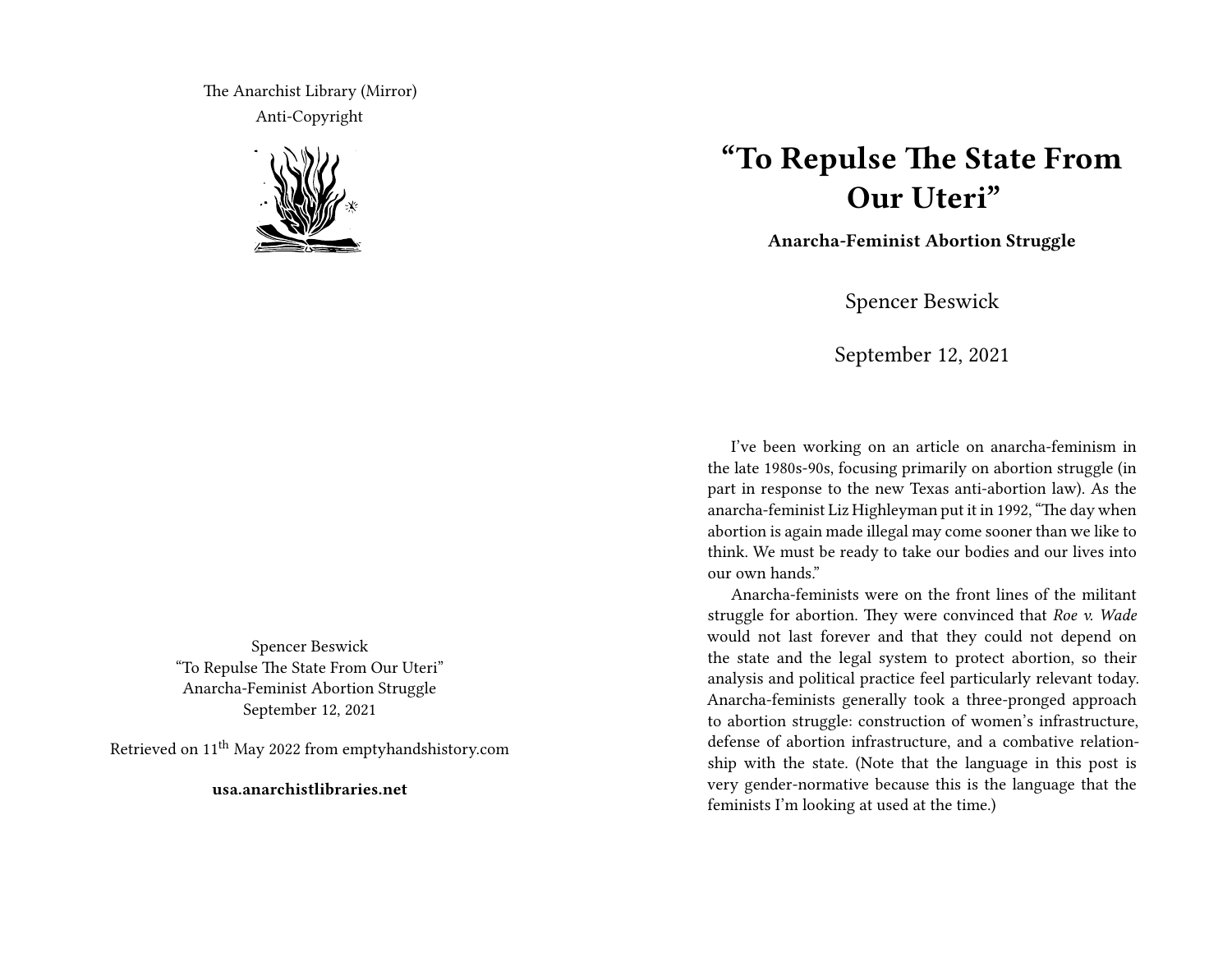**1. Construction of women's infrastructure:** establishing autonomous infrastructure (health clinics, etc.) and selfhelp groups in which women learned to take care of their own bodies and induce abortions on their own terms. As one anonymous anarchist put it in an article called "Laws and Outlaws," "Medicine is something we must take into our own hands. Because how can you smash the state if you're still walking funny from a visit to the gynecologist's?"

This meant first and foremost an urgent need to (as Highleyman wrote) "rebuild the network of feminist women's health and reproductive resources that existed in the late 1960's and early 1970's," particularly organizations like the Chicago Jane Collective which provided underground abortions before they were legalized. While anarcha-feminists supported abortions provided by accredited doctors, their focus on women's autonomy led them to draw on alternative traditions of women-controlled health practices. This includes herbal and holistic methods which women have used "throughout the ages […] to control their fertility and reproduction." Thus anarchists advocated expanding grassroots infrastructure and self-organization to gain the knowledge and skills necessary to perform their own reproductive care. This would produce true reproductive freedom and autonomy, independent of the state and its laws.

**2. Defense of abortion infrastructure:** physically protecting abortion clinics from the attacks of Operation Rescue and others. Many non-anarchists took part in this, of course, but anarcha-feminists brought Black Bloc tactics and a willingness to engage in physical confrontation, and they were very successful in preventing Operation Rescue from shutting down clinics in NYC, Minneapolis, San Francisco, and in many other places across the country.

But anarcha-feminists believed that defense of infrastructure was not enough. They vowed to go after Operation Rescue, prevent them from meeting, and disrupt them any-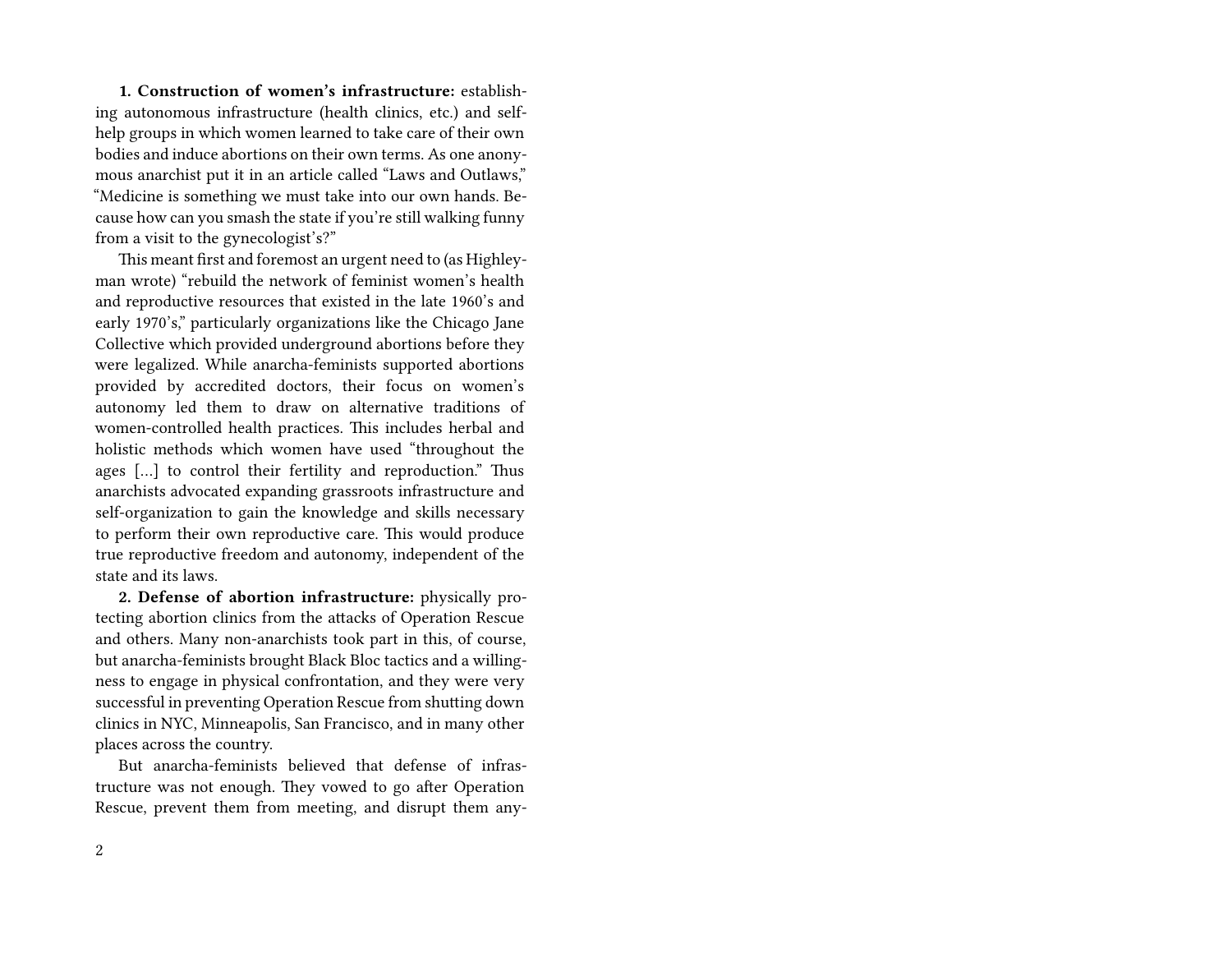where they went. When Operation Rescue attempted to host a summer training camp in Minneapolis in 1993, anarchists physically confronted Operation Rescue, blocked them in their church, disrupted their meetings, vandalized their materials, protected clinics from their attacks, and generally made them unwelcome. Although some liberals opposed these tactics, anarchists and other militants handed Operation Rescue a major defeat and ran them out of town.

Reflecting on the experience, an anarchist named Liza wrote in an article titled "Minnesota Not Nice to Operation Rescue," that "it seems like no matter how hard activists fight, we rarely win. Except this time we were victorious. We fought against these fascists […] We saw the demise of Operation Rescue in the Twin Cities, partly due to our unprecedented aggressiveness and opposition, and partly because their movement is losing, big time."

**3. Combative relationship with the state:** anarchafeminists did not appeal to the state to maintain the right to abortion. They believed that the state was inherently patriarchal and was ultimately the enemy of women. In place of the slogan "we're pro-choice and we vote," anarcha-feminists marched behind a banner reading "we're pro-choice and we riot."

Anarcha-feminists attempted to insert anarchist analysis into the mainstream feminist movement and convince feminists not to focus on legalistic, state-centered activism. They supported struggles to maintain legal abortion, but they cautioned that the state could not be trusted to maintain the right to abortion, and women must be ready to act on their own terms to maintain their bodily autonomy and self-determination. This meant taking power into their own hands.

As Sunshine Smith remarks, forming self-help medical groups and abortion infrastructure in the Bay Area "has, in very concrete ways, made our struggle against the anti